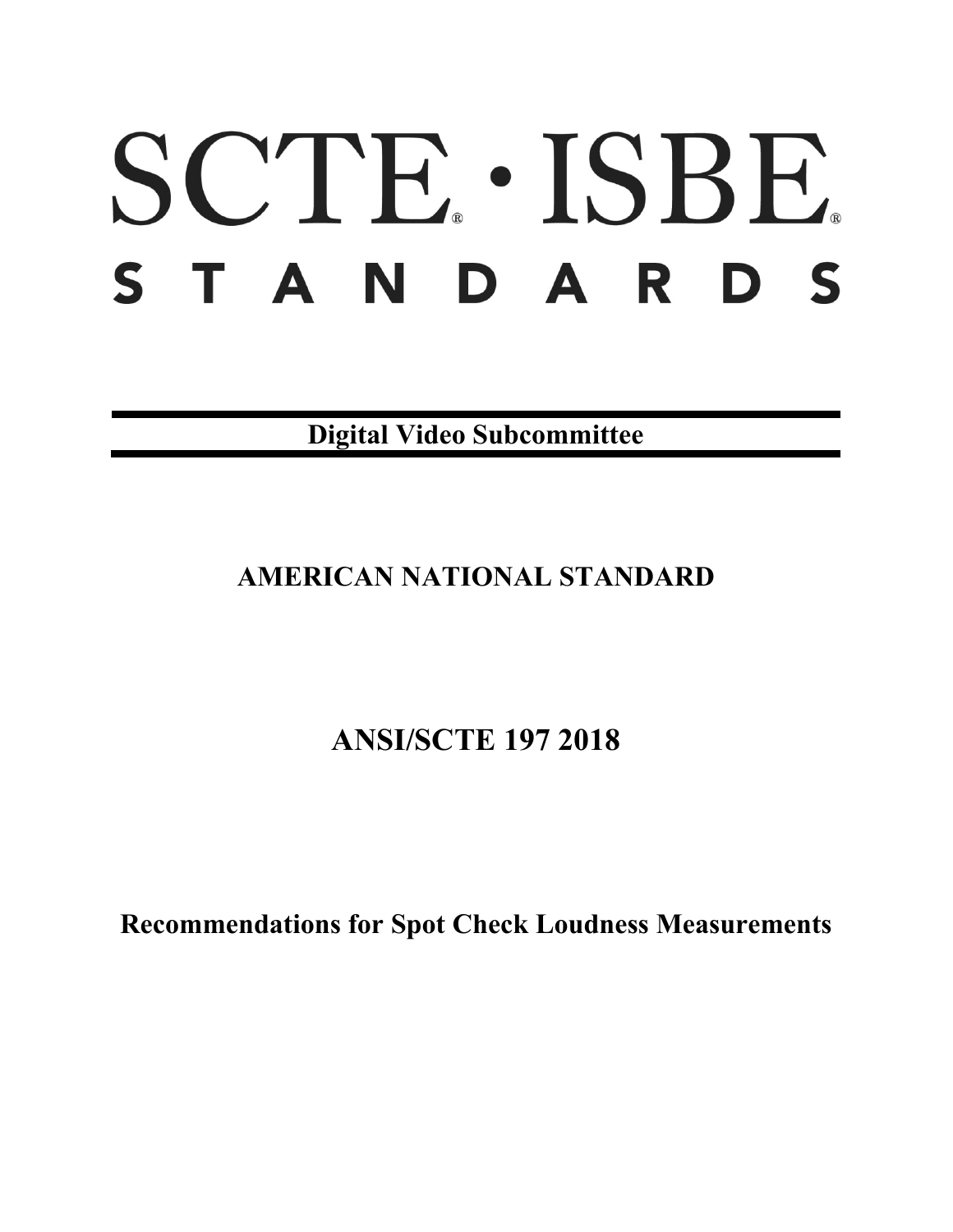# **NOTICE**

The Society of Cable Telecommunications Engineers (SCTE) / International Society of Broadband Experts (ISBE) Standards and Operational Practices (hereafter called "documents") are intended to serve the public interest by providing specifications, test methods and procedures that promote uniformity of product, interchangeability, best practices and ultimately the longterm reliability of broadband communications facilities. These documents shall not in any way preclude any member or non-member of SCTE•ISBE from manufacturing or selling products not conforming to such documents, nor shall the existence of such standards preclude their voluntary use by those other than SCTE•ISBE members.

SCTE•ISBE assumes no obligations or liability whatsoever to any party who may adopt the documents. Such adopting party assumes all risks associated with adoption of these documents, and accepts full responsibility for any damage and/or claims arising from the adoption of such documents.

Attention is called to the possibility that implementation of this document may require the use of subject matter covered by patent rights. By publication of this document, no position is taken with respect to the existence or validity of any patent rights in connection therewith. SCTE•ISBE shall not be responsible for identifying patents for which a license may be required or for conducting inquiries into the legal validity or scope of those patents that are brought to its attention.

Patent holders who believe that they hold patents which are essential to the implementation of this document have been requested to provide information about those patents and any related licensing terms and conditions. Any such declarations made before or after publication of this document are available on the SCTE•ISBE web site at [http://www.scte.org.](http://www.scte.org/)

# All Rights Reserved

© Society of Cable Telecommunications Engineers, Inc. 2018 140 Philips Road Exton, PA 19341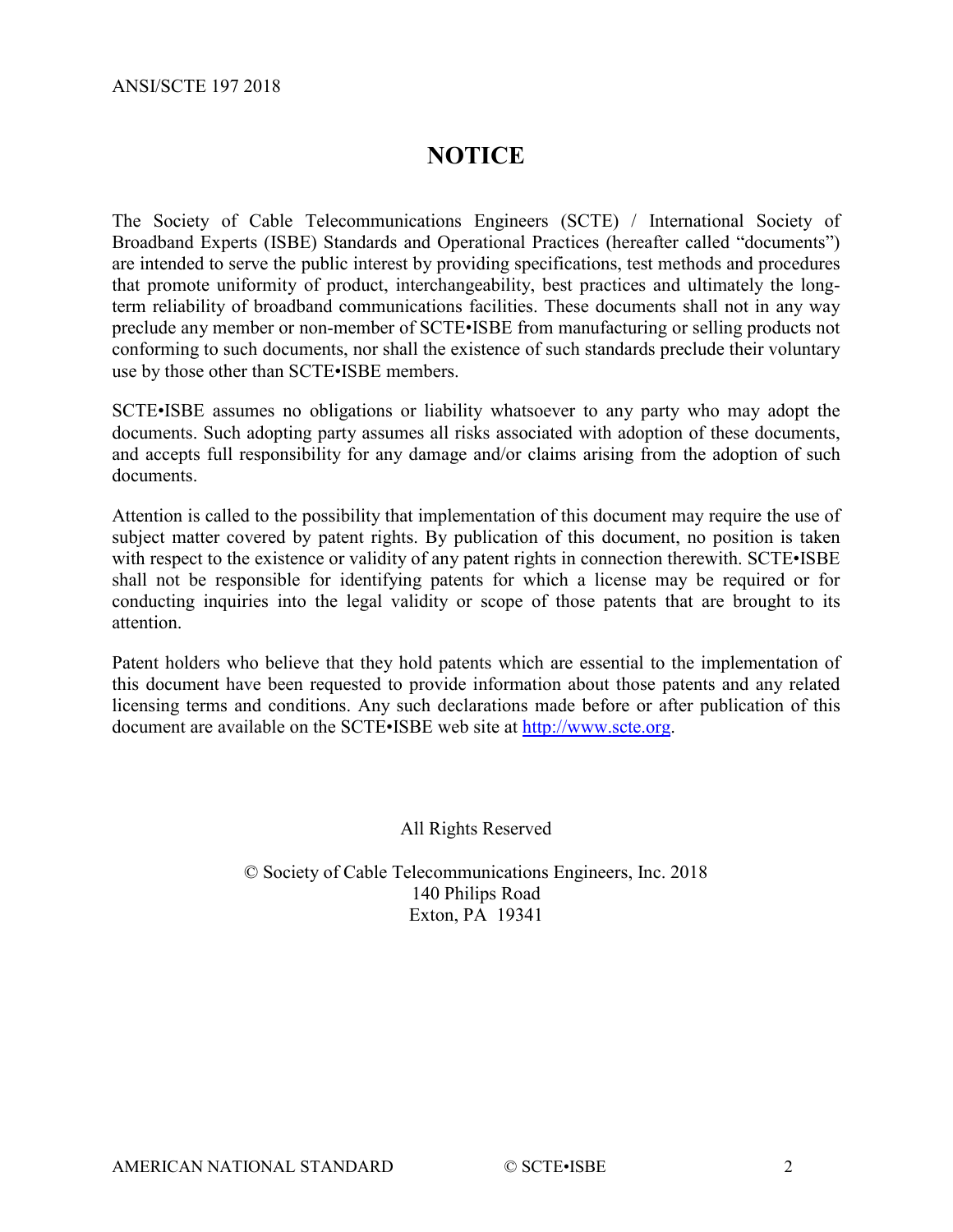# **TABLE OF CONTENTS**

| 1.0 |  |
|-----|--|
| 2.0 |  |
| 3.0 |  |
| 4.0 |  |
| 5.0 |  |
| 6.0 |  |
| 7.0 |  |
|     |  |

# *LIST OF FIGURES*

# FIGURE 1: HIGH-LEVEL [MEASUREMENT EQUIPMENT CONFIGURATION](#page-4-1) [5](#page-4-1)

# *LIST OF TABLES*

TABLE 1: MEASUREMENT MODES …………………………………………..……….4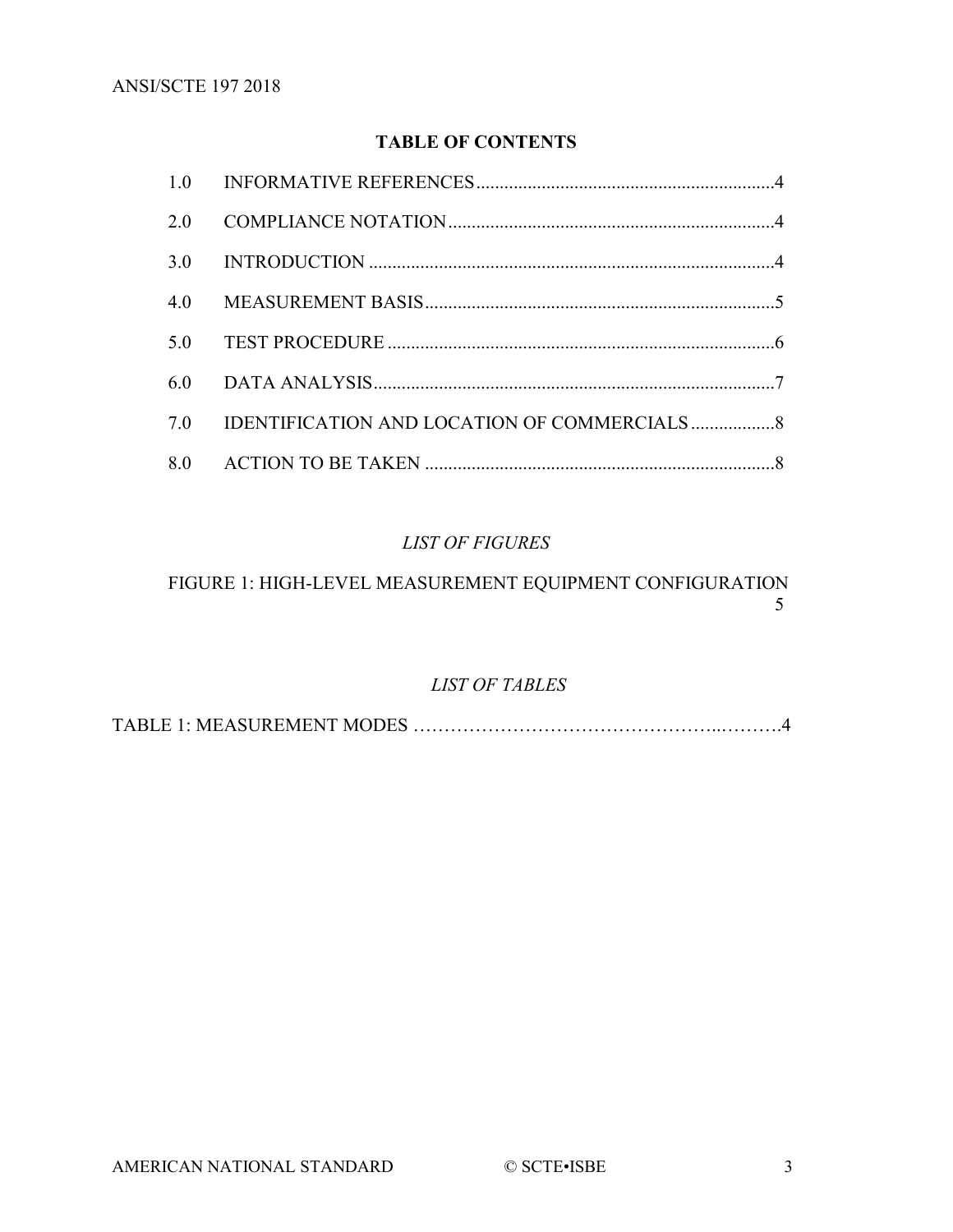# <span id="page-3-0"></span>**1.0 INFORMATIVE REFERENCES**

The following reference document contains information that may be helpful in applying this Recommended Practice.

1.1 Standards from other Organizations

[1] A/85:2013, Techniques for Establishing and Maintaining Audio Loudness for Digital Television, Advanced Television Systems Committee, 12 March 2013.

[2] SCTE 35 2017, Digital Program Insertion Cueing Message for Cable

# <span id="page-3-1"></span>**2.0 COMPLIANCE NOTATION**

| "SHOULD"     | This word or the adjective "RECOMMENDED" means that there may            |  |  |
|--------------|--------------------------------------------------------------------------|--|--|
|              | exist valid reasons in particular circumstances to ignore this item, but |  |  |
|              | the full implications should be understood and the case carefully        |  |  |
|              | weighted before choosing a different course.                             |  |  |
| "SHOULD NOT" | This phrase means that there may exist valid reasons in particular       |  |  |
|              | circumstances when the listed behavior is acceptable or even useful,     |  |  |
|              | but the full implications should be understood and the case carefully    |  |  |
|              | weighed before implementing any behavior described with this label.      |  |  |
| " $MAX"$     | This word or the adjective "OPTIONAL" means that this item is truly      |  |  |
|              | optional. One vendor may choose to include the item because a            |  |  |
|              | particular marketplace requires it or because it enhances the product,   |  |  |
|              | for example; another vendor may omit the same item.                      |  |  |

### <span id="page-3-2"></span>**3.0 INTRODUCTION**

 $\overline{a}$ 

As part of managing the relative audio loudness of content, this document provides recommendations for measuring content carried in a single programming channel of a program network for 24-hours with an audio loudness meter consistent with the measurement techniques discussed in A/85 [1] as well as recording the measured loudness and loudness metadata value<sup>[1](#page-3-3)</sup>.

The document also recommends some approaches for interpretation of the measurement data and for actions to be taken.

<span id="page-3-3"></span><sup>&</sup>lt;sup>1</sup> Throughout this document, in all references to loudness metadata, for content encoded without metadata, the fixed target loudness for the channel should be used.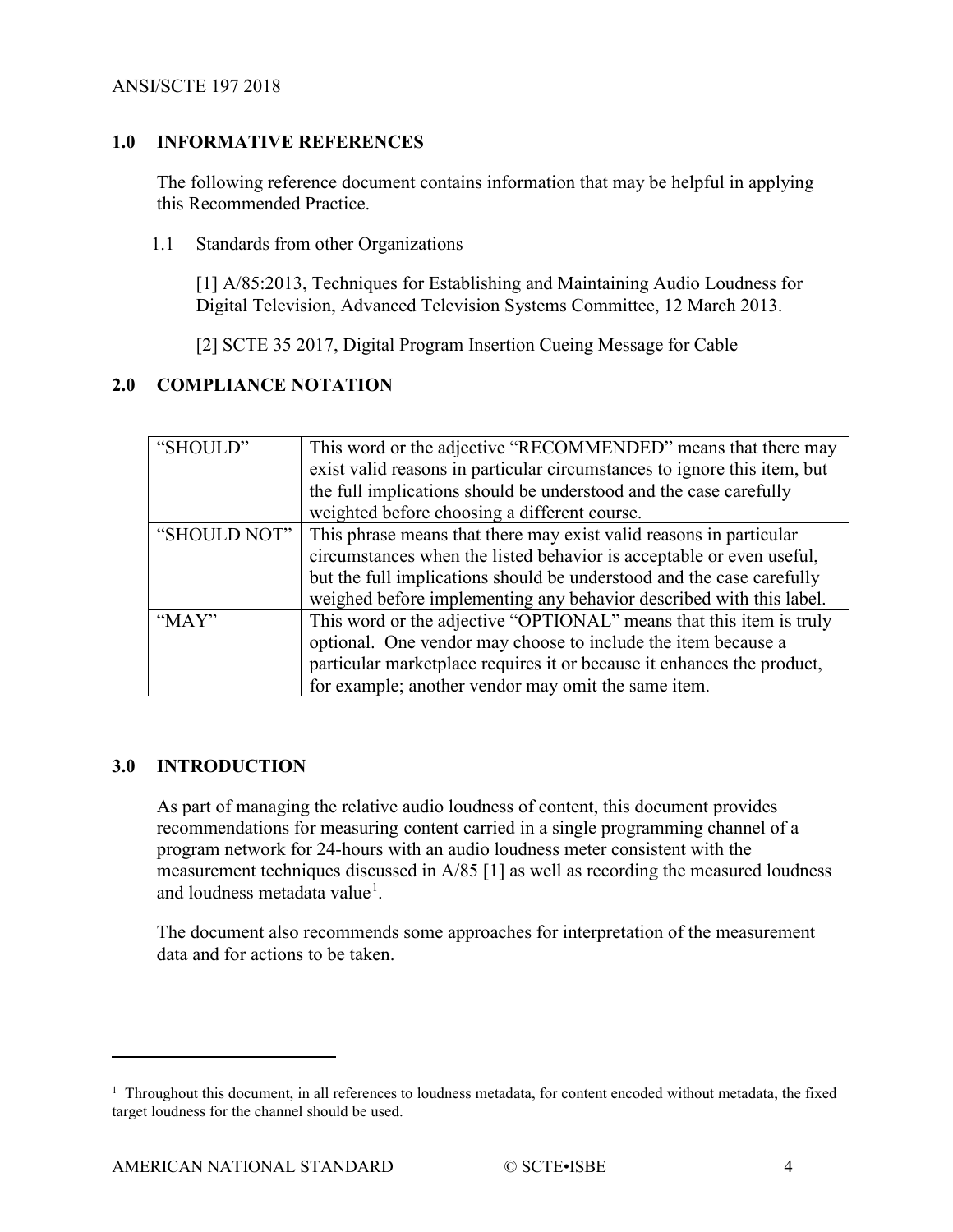# <span id="page-4-0"></span>**4.0 MEASUREMENT BASIS**

Loudness measurements for spot checks should be made using the principles of ATSC RP A/85 and the ITU-R Rec. BS.1770 algorithm, as further specified below.

The spot check should be conducted after the signal has passed through the operator's processing equipment. The monitoring point should therefore be after any equipment in the distribution path that is designed to alter the loudness of the audio stream. For this procedure, access is required to the audio content as encoded for distribution to the consumer and also to any accompanying loudness metadata **(dialnorm** if AC-3).

Input to the loudness measurement device should be either:

- 1. A compressed audio (AC-3 or other codec) bitstream as encoded for distribution to the consumer;
- 2. A transport stream for the cable service, which includes the compressed audio (AC-3 or other codec) bitstream; or,
- 3. Taken from the un-decoded compressed audio (AC-3 or other codec) output of a cable settop box.



**Figure 1: High-level measurement equipment configuration**

<span id="page-4-1"></span>Figure 1 shows a high-level block diagram for the recommended setup of measurement equipment used in this procedure.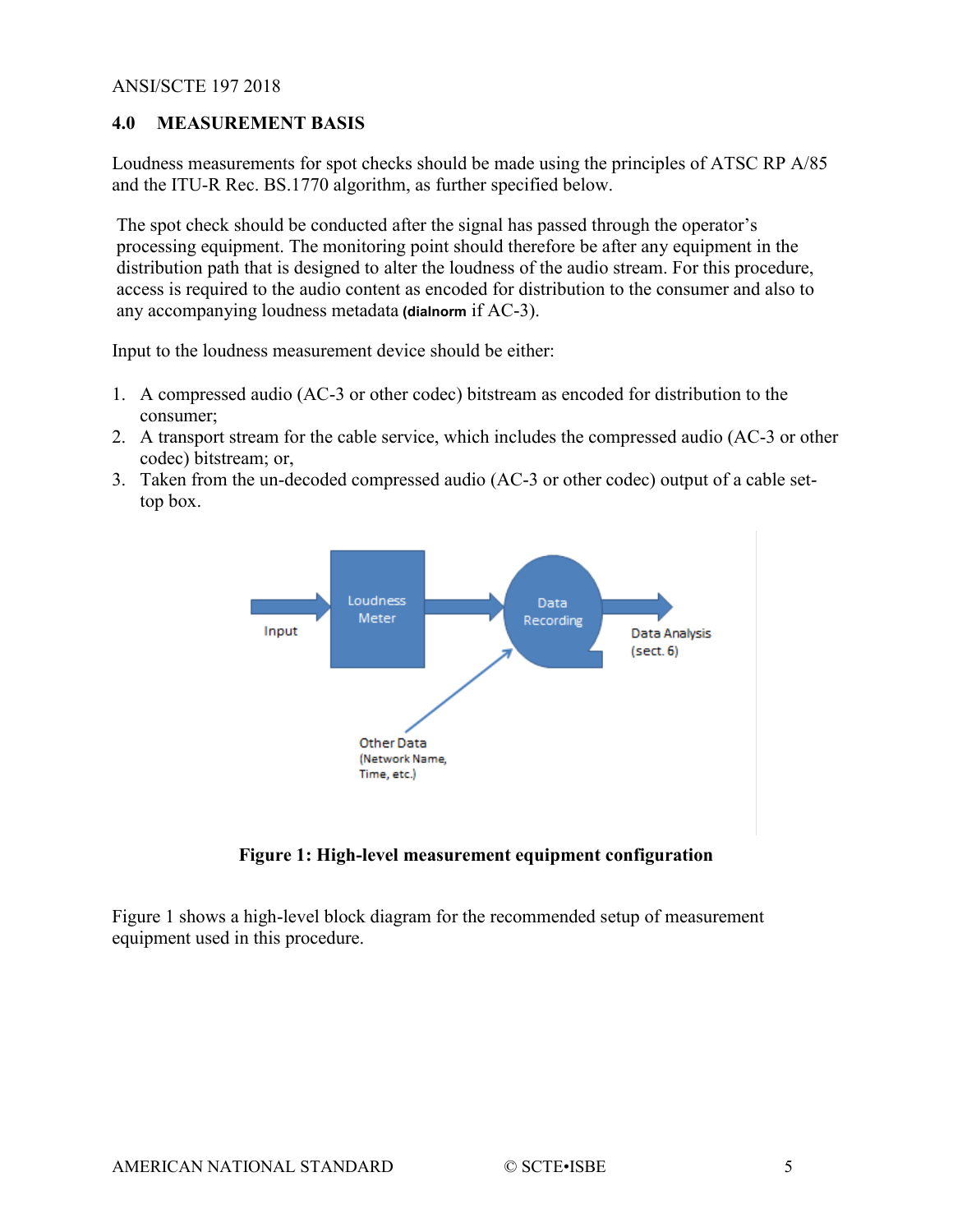#### <span id="page-5-0"></span>**5.0 TEST PROCEDURE**

- 1. Follow the manufacturers' recommendations prior to the commencement of testing.
- 2. Record the make, model number and software version of each unit of test equipment used for the test.
- 3. Record identifying information on the content source and the date and time measurements commence.
	- a. If content is recorded for later measurement, log the date and time recordings commence. At time of later measurement, log the offset between recording time and measurement time.
- 4. Set the loudness measurement integration time to 1 second, 400 ms or 100 ms if available equipment supports any of these modes. If not then set to the most preferred sliding window average integration time available according to Table 1 $^2$  $^2$ .
- 5. Log the measured loudness, the loudness metadata value (**dialnorm** if AC-3), and the date and time of day of each logging period according to Table 1.
- 6. Continue the log for 24 continuous hours. If content is not available for 24 continuous hours, continue logging measurements as content is available until 24 hours of content measurements are recorded. The minimum number of valid entries should equal 86,400.

| Order of   | <b>Integration</b> | Logging       | # of $Log$     |
|------------|--------------------|---------------|----------------|
| Preference | Time               | <b>Period</b> | <b>Entries</b> |
|            | $100 \text{ ms}$   | $100$ ms      | 864,000        |
|            | 400 ms             | 400 ms        | 216,000        |
|            | l s                | ΙS            | 86,400         |
|            | 3 s                | ΙS            | 86,400         |
|            |                    | $\mathbf C$   | 86,400         |

Table 1: Measurement Modes

 $\overline{a}$ 

<span id="page-5-1"></span><sup>&</sup>lt;sup>2</sup> The longer the integration time used for measurements, the greater the imprecision and uncertainty that may be introduced in subsequent analysis of the data.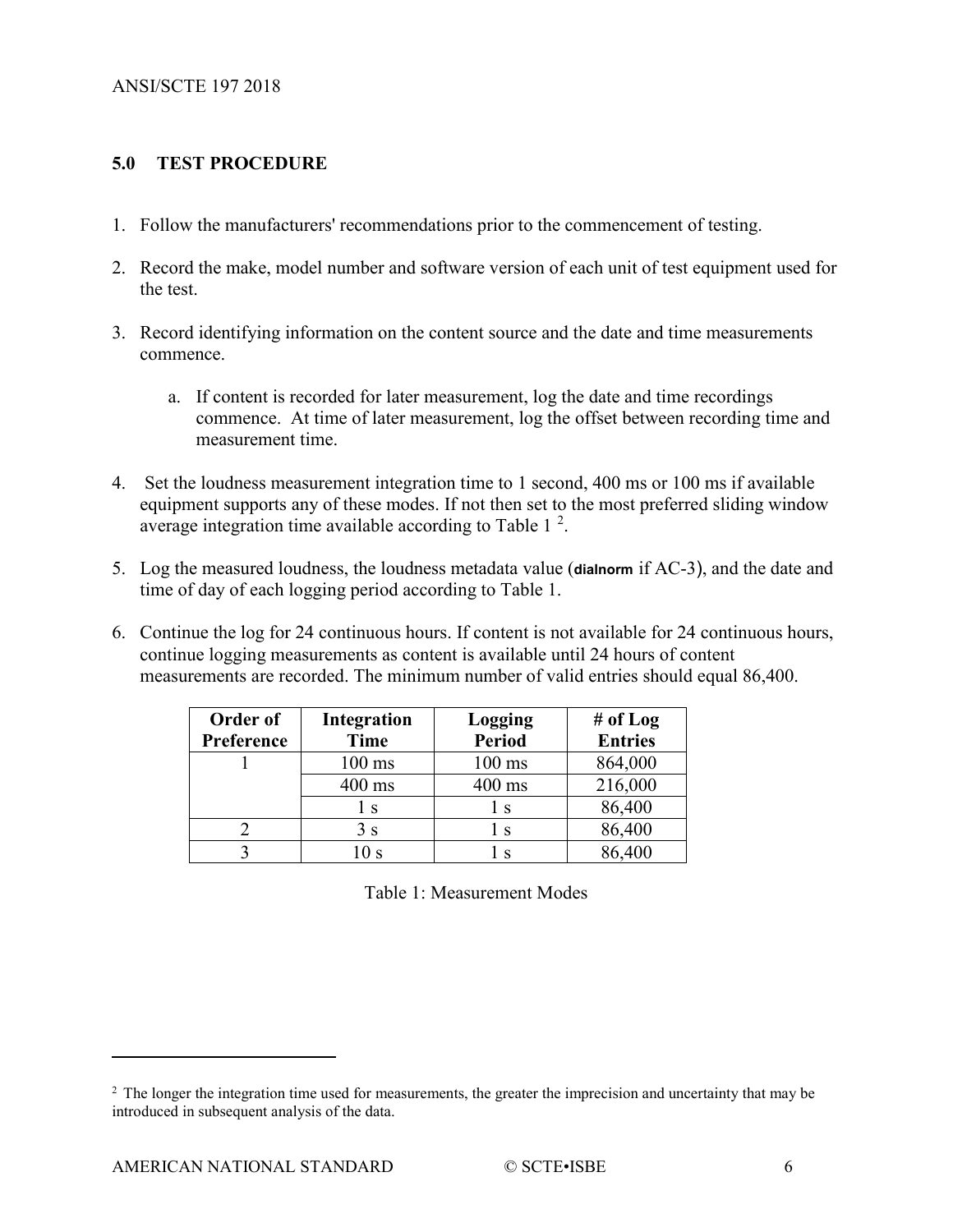# <span id="page-6-0"></span>**6.0 DATA ANALYSIS**

In general, the operator is able to monitor and log loudness measurements of 24 hours of continuous programming but may not know which portions are commercials and which portions are long form programming. Consequently, the operator should analyze the logged results to determine if there are any periods of content which potentially are non-compliant with A/85 [1], then determine whether those periods occurred during a commercials. The steps are as follows:

- 1. Compare each recorded measured loudness value for the 24-hour period with the transmitted dialnorm recorded for that measurement.
- 2. Process the data to determine if a collection of measurements, taken together indicate there was a significant period (i.e., comparable to lengths of the commercials in the source) where the loudness exceeded the loudness metadata value (**dialnorm** for AC-3). The processing method is expected to vary by entity and to evolve with experience, hence none is recommended. Techniques may include averaging, voting, volatility analysis, sample processing, or others.
- 3. If a period of measured loudness exceeds the dialnorm value for a significant period by more than the criteria[3](#page-6-1) defined by the operator, note this as a potential discrepancy by a commercial and note the magnitude, time and duration of the apparent excess loudness. Such discrepancies may be legitimate over short periods for all content and may occur over longer periods for some forms of long form programming, but are an indication of a potential loudness discrepancy of a commercial.
- 4. Identify whether the potential discrepancy occurred during a commercial (see Section 7).

 $\overline{a}$ 

<span id="page-6-1"></span><sup>&</sup>lt;sup>3</sup> The criterion determined by the measuring entity should take into account the Comfort Zone and measurement tolerance, with a goal of minimizing both "false positives" and "false negatives." The Comfort Zone (See A/85 [1], Annex E), the range of loudness variance beyond which the viewer is likely to adjust the volume, is a tolerance that has been found to be in the range of 5 to 6 dB. Measurement tolerance at the programming source and at the spot check might each contribute 2 dB of uncertainty. False positives might be due to assertions of excessive loudness that do not fall within commercials, or a pessimistic accumulation of tolerances. On the other hand, an optimistic accumulation of tolerances might result in ignoring a commercial with excessive loudness, a "false negative."